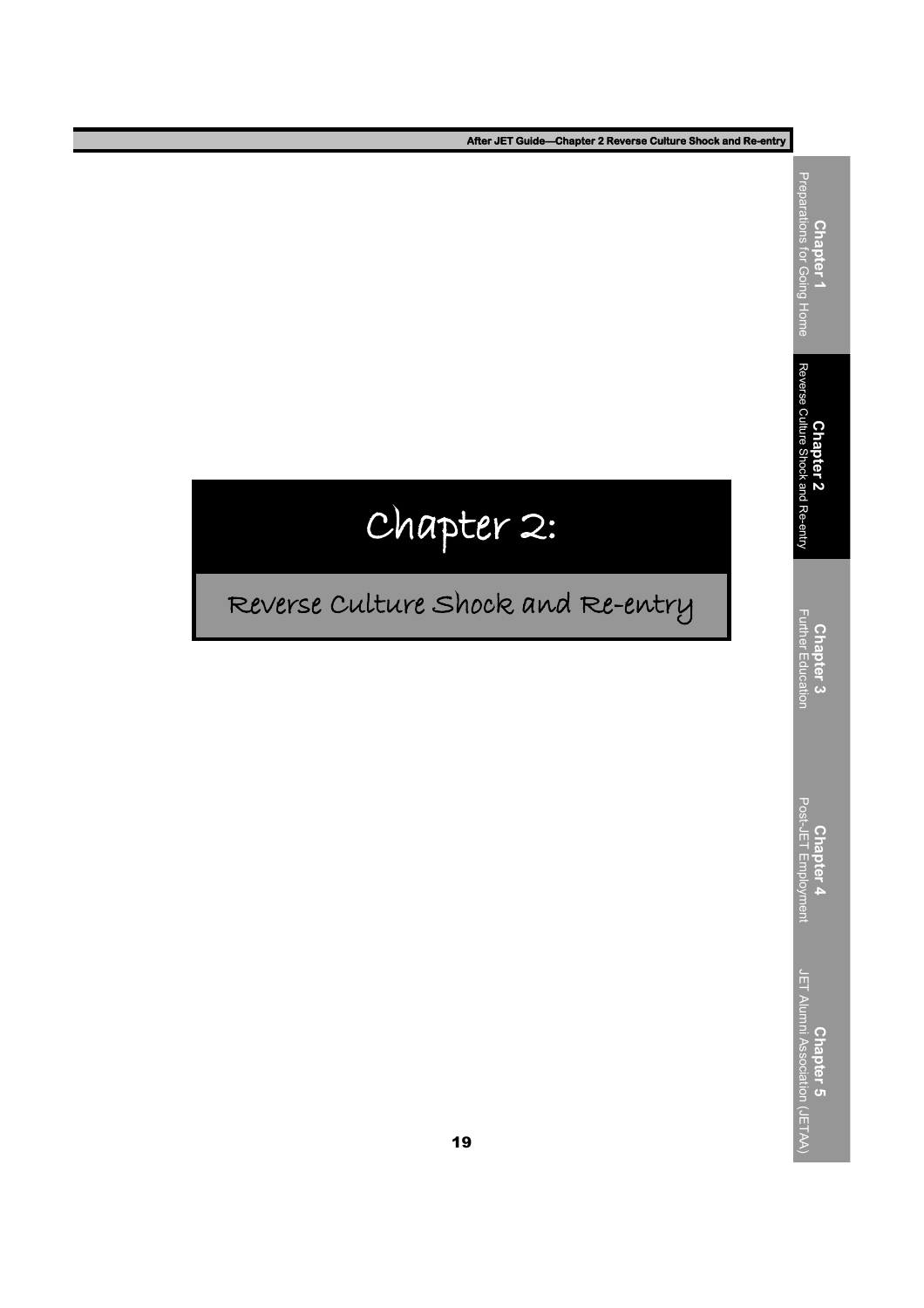#### **After JET Guide—Chapter 2 Reverse Culture Shock and Re-Entry**

## Reverse Culture Shock:

Surviving and Thriving

Contributed by Adam Komisarof Associate Professor & Director of Academic and Student Affairs Reitaku University

ALT, Saitama Prefecture 1990-1992



When I arrived in Japan on the JET Programme, just like so many other participants, I was living large - having my flight paid to Japan, being feted by government officials, and earning a respectable salary for a recent college graduate that made me financially self-sufficient for the first time in my life. Times were good. I made many new friends - both JETs from all over the world and local Japanese. Fast forward two years later after my return to the U.S. I was living at home with my parents, jobless, and getting used to those dear words from my mother which I hadn't heard in many years, "Adam, it's time to take out the trash." Like so many other JETs, I found getting used to my "home" country a tricky proposition. I missed Japan more than ever - my Japanese colleagues, my students, and my JET friends. I yearned to eat truly fresh sushi again, bask in an *onsen* bath, and have people bow to me in a department store instead of greeting me with a scowl and saying testily, "What do you want?"

This article is designed to bust a couple of myths about reverse culture shock (RCS) and also to give some hot hints on how to handle returning home. Hopefully, you all can benefit from my experience not only as a former JET who has returned to my culture of origin, but also my insights as an intercultural communication trainer who has been giving workshops on RCS and advising JETs for the past ten years on how to gracefully, gently transition back home.

#### *What Is RCS?*

According to Nancy Adler, a world-renowned expert, RCS occurs during the transition from living in a foreign culture (for a significant amount of time) back into one's native culture. It is the cousin of culture shock, or the frustration and confusion that result from being bombarded by cues, signs, and symbols with different meanings from those in one's home culture. With RCS, the cues and meanings that one expects to encounter upon returning home are nowhere to be found.

During RCS, people often experience similar stages to culture shock:

- 1. "Honeymoon Period" in which you are elated to see old friends and family, visit your favourite restaurants, and soak in your hometown's atmosphere
- 2. "Disintegration Period" in which the stress of readjusting to home accumulates
- 3. "Deep Reverse Culture Shock," or when people often feel depressed, angry, and/or alienated from their "home" surroundings
- 4. "Autonomy," in which you finally begin to feel readjusted and some equilibrium.

As this process involves an emotionally deflating time after the Honeymoon Period and a positive rebound during Autonomy, it is referred to as a U-Curve during culture shock. When these stages are repeated during RCS, it can be visualised as a W-shaped curve, or W-Curve.

#### *Busting a Few Myths of Reentry*

When it comes to RCS, most people who have not yet experienced it wince when they hear about it. "Ooh, that sounds horrible," their worried countenances say. Yes, RCS can be tough. However, the first myth about RCS, as well as culture shock, is that it is *not* a sickness. For example, culture shock is a positive sign that you are actually involved in the cultural milieu surrounding you. If you lived in Roppongi, worked and socialised only with people from your home country, and enjoyed your favourite foods from back home every day, then you would probably never experience culture shock. Nor would you ever learn anything new from being exposed to people with values, communication styles, and customs different from your own. Therefore, a healthy case of culture shock means that you are actually learning something while abroad. It can be painful, but your perspective on the world and self-understanding are expanding.

#### Congratulations!

**Chapter 4**<br>Post-JET Employment Post-JET Employment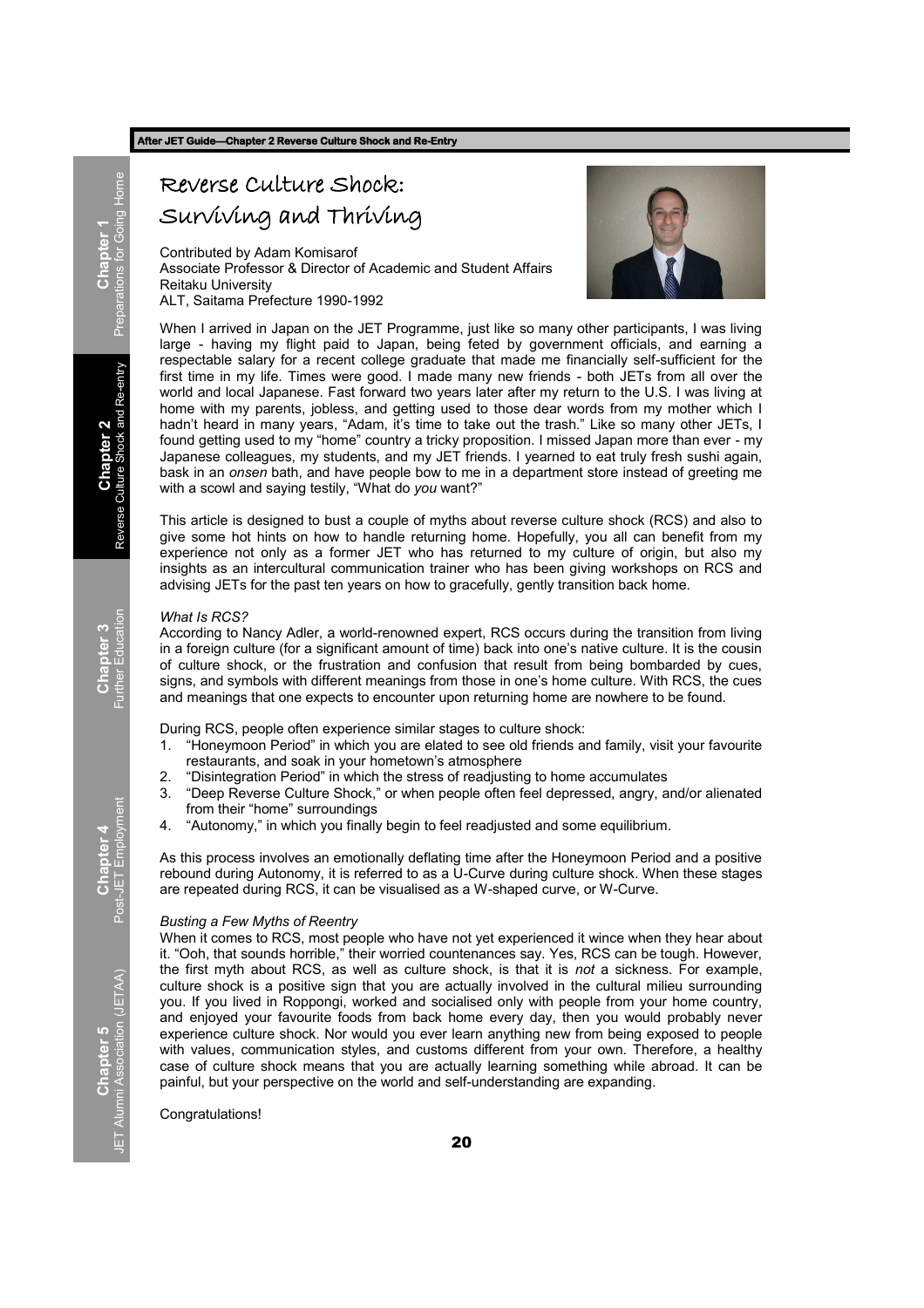#### **After JET Guide—Chapter 2 Reverse Culture Shock and Re-entry**

Likewise, RCS is usually positive (as long as you do not become irreversibly depressed and/or want to harm yourself or others - then it is important to seek professional help). Your discomfort from RCS not only indicates that you changed while abroad, but that you are actively involved in making sense of the difference between who you are now and your former self.

Another myth is that coming home is easier than going abroad. Often, this is not the case. All JETs hear about culture shock during the Post-Arrival Orientation, if not far sooner. We all expect some bumps as we adjust to Japan. But when we return to our native cultures, we often expect to slip into our former lives like an old, comfortable set of clothes. It doesn't usually work. Furthermore, because we don't expect to have trouble readjusting to home, the "shock" becomes intensified and can be far more difficult to traverse than the culture shock that we experienced in Japan. Who would expect that seeing family, former friends, and roaming our old neighborhood would be difficult? It becomes challenging because we have changed in Japan, and more often than not, home, and all of the people living there, have changed, too.

#### *Hot Hints for Mollifying RCS*

So what can you do not only to make RCS pleasanter, but also to maximise its potential benefits? Here are my hot hints:

#### **1. Realise that people will not always be as good at listening as you need them to be.**

You will want to share many stories of your adventures abroad, but not everyone will take interest after the initial "Honeymoon Period" of being home. Even sympathetic listeners may have difficulty truly understanding what you've been through in Japan. Instead of trying to share all of your stories with each special person in your life, try to share one story, and every time a different one, with each person. Then, you can tell all of your stories without testing the resolve of your confidants.

#### **2. Use the distance as an excuse to keep in close touch with the people you left in Japan and to master kanji!**

When I returned home, ironically, I felt home sickness for the people and places I'd left in Japan. Since I was jobless at first, phone calls were out of the question. So I wrote a letter a day. Also, I wrote in Japanese to my Japanese friends. Although I could only write in hiragana and a few basic kanji at the time, I bolstered my writing skills to the point where I was teaching Japanese one year later. Through letter writing, I still felt close to my friends in Japan, and I also developed new language skills.

#### **3. Give yourself plenty of time.**

Not everyone experiences RCS, but among those who do, it typically lasts from six to twelve months. It is important that you understand its peaks and valleys (remember the W-Curve!) and give yourself the time that you need to traverse it.

#### **4. Relearn your home culture.**

While you were in Japan, your significant others may have changed. Also, popular culture has moved on without you: new movies, catchwords, music, and political events have shaped both what people are saying and how they are speaking about their surroundings. Practice the skills that you used to decode Japan's foreign culture: ask questions, observe what people do and talk about (as well as what they don't), and be patient as you decode your new environment.

#### **5. Seek support networks.**

Of course, you will rekindle some old friendships, and others will fizzle. But this is a perfect time for meeting people - people who understand the "new you." Take this chance to volunteer in organisations and seek out community events where you can find both Japanese and internationally-minded non-Japanese who can relate to your experiences abroad and of being a global nomad. The JET Alumni Association (JETAA) likely has a chapter either located in your city or nearby and can put you in touch with a large community of people.

**Chapter 3** Further Education

**Chapter 5** JET Alumni Association (JETAA)

**ET Alumni Association (JETAA**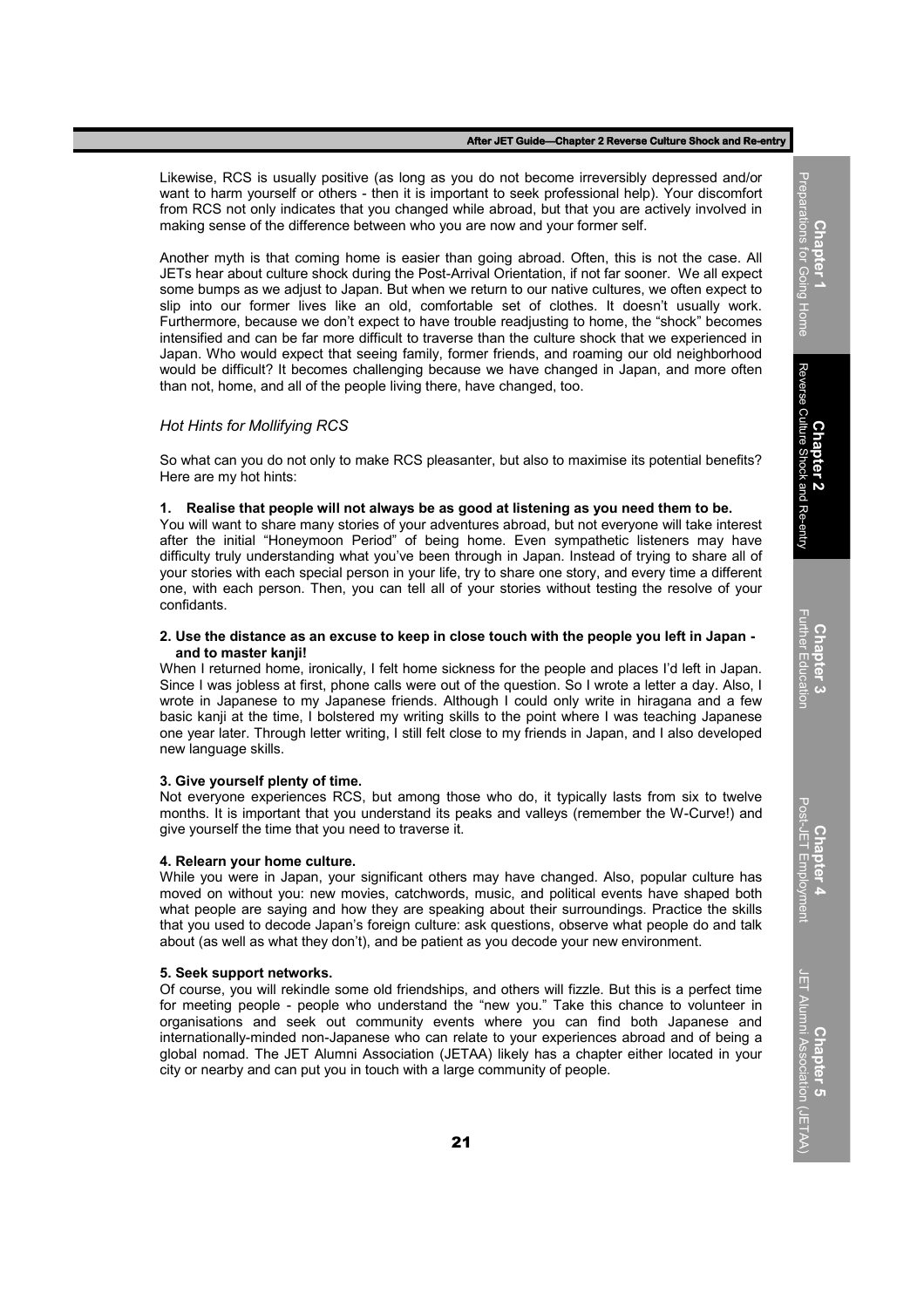#### **After JET Guide—Chapter 2 Reverse Culture Shock and Re-Entry**

#### **6. Don't compartmentalise your JET experience.**

This is perhaps most important. First, you need to figure out the aspects of the "new you" which you value. It may be a skill you developed in Japan - such as speaking Japanese, practicing ikebana, or public speaking. It could be subtler; you may pride yourself in being able to work with diverse types of people or have a newfound interest in diplomacy. The key is to identify these new skills, interests, or attitudes - whatever they are - and find a regular time, place, and people with whom you can actualise them. Finding this silver thread in your experience and continuing to weave it through your reentry will guarantee that you create value from having been abroad. Those who do not may feel as if their time in Japan has no connection to their lives' next chapter. For me, this continuity came from finding a Tai Chi teacher and meeting other former JETs and local Japanese through JETAA activities. Also, in my next job, I taught Japanese and Asian studies, which allowed me to share my newfound knowledge and all of the stories that I'd been dying to share since I got home. In a broader sense, I was promoting intercultural understanding this time by teaching Americans about Japan, rather than the opposite as I'd done on the JET Programme. By identifying the aspects of myself which I'd developed in Japan and treasured most, and then finding the means to enjoy them back in my home country, I could transform RCS from a tribulation to an experience that promoted my growth. You can do it too. Just follow these hot hints!

## Advice: Leaving JET and Returning Home

Contributed by Okinawa JET Alumni

#### What was good about leaving JET?

- Going back home, seeing old family and friends, catching up with everyone. The Pubs too, they are the best. Getting a large fruity tax rebate 6 months down the line is nice too!
- Seeing family and friends again was great and having access to all my old familiar stuff (food, routine, fitness, recreation, clothes, shopping) felt good!
- You are free to do whatever you want. You can finally move on and do new things. Also seeing friends and family after so long was really nice.
- Leaving and coming home, not missing the job, finding clothes that fit, having those odd flashes where you start grinning like an idiot because you are happy to be home. Listening to people talking in English around you. Realising how you have changed and how much you learned from the JET experience.

#### What was bad about leaving JET?

- I guess I wished I had stayed another year. Life in Japan is so much easier than trying to get into the UK job market. And after a month back home, I was tired of it already!
- I miss the carefree camaraderie of my school. I never thought I felt a part there but I still miss it. I miss the fresh air, warm seas, heat, laughing with/at my kids and…THE MONEY! Good god I miss that!
- Saying good-bye to a great experience and people and family and friends that you had gotten to know and love. This was definitely the hardest bit.
- The job rejection letters. Missing the people that you left behind. That one, old, dear friendship that is different and you realise that your time in Japan probably cost you that friendship. Missing tofu chanpuru. Being back in a closed off, non-multicultural boring place.

I<br>**Preparations for Going Home** Preparations for Going Home

**Chapter 4**<br>Post-JET Employment Post-JET Employment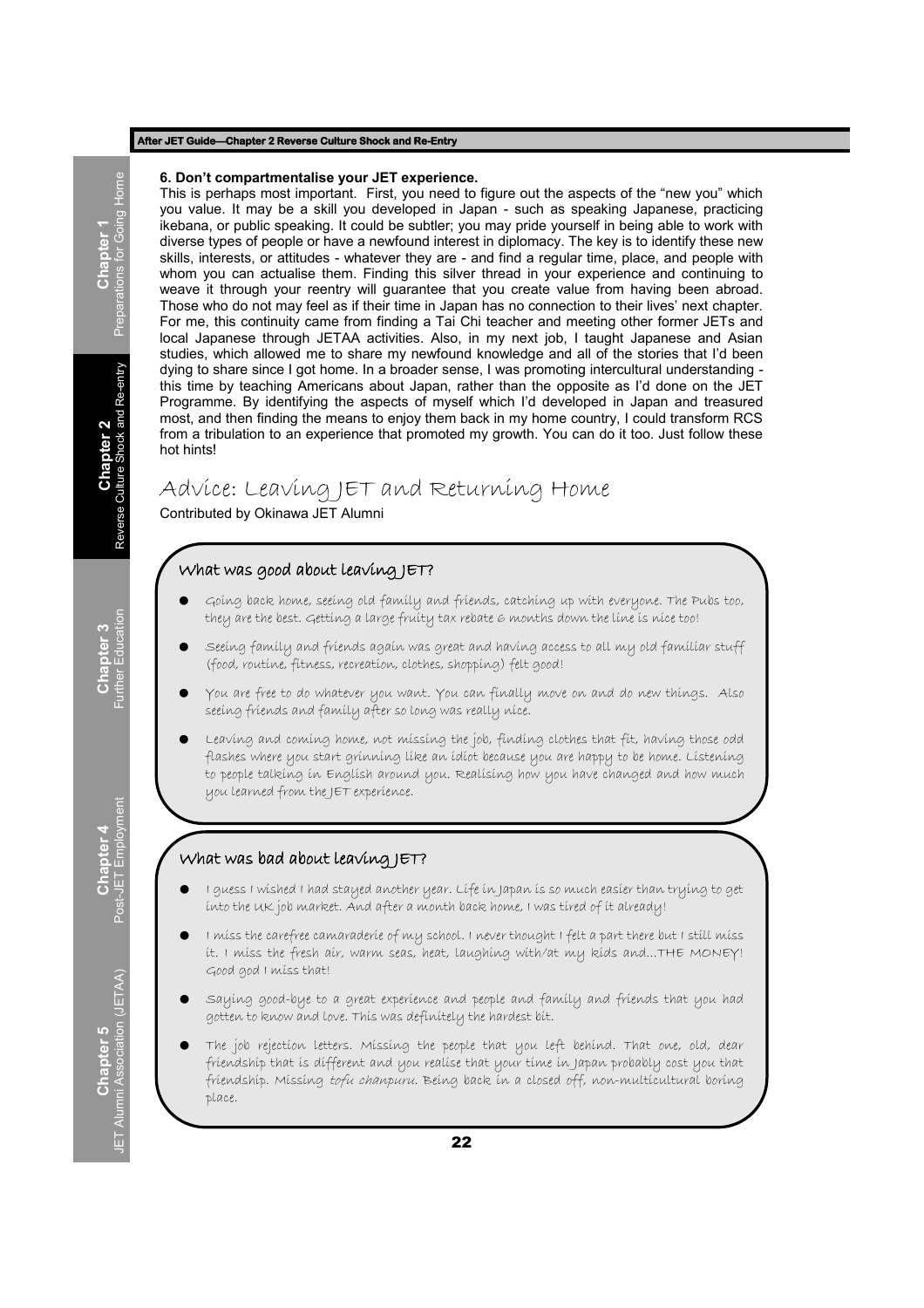#### What were you glad you did?

- I made plans and dates to catch up with all the people I wanted to before I left. It takes a long time, so I'm glad I started early. I'm also glad I organised what I wanted to do when I got back home. I began studying right after the summer. That kept me from getting lost in the transition of it all.
- The goodbyes were pretty exhausting and went on longer that I thought possible. I was glad I started those early.
- I'm glad I knew the tax back system inside and out. We ran into a few glitches but since I knew it so well, it worked out fine. I'm really glad I picked a responsible and reliable tax representative, but even she got confused with all the paperwork. I'm glad I knew it myself.
- Saying good-bye to everything and everybody. That was really important and made me feel like that part of my life was really over. Closure.

#### What do you wish you had done differently in your preparations to leave?

- Also a note for Brits, there are stringent weight limits on baggage so don't get caught trying to bring too much home. My friend was made to empty her wallet and give all the money she had to get her too plentiful bags home. SEND STUFF HOME EARLY! Save yourself the airport headache.
- I forgot to send a copy of my passport to prove that I had left the country but that was only a minor hitch. I got the 80% pension refund in January and the 20% in April. KEEP TRACK OF YOUR SCHOOLS' ADDRESSES AND FAX NUMBERS! You will probably need to contact them in sorting out the tax stuff.
- I wanted to get out FAST! I wish I had taken more time in the preparation to leave. It would have made the closure more complete. I should also have done more regarding a job when I got home. I should have done more research on that.

### Did you experience any re-entry shock? If so what was it like?

- No re-entry shock but if you go back without any plans of what to do, the job market gives you a slap in the face. JET tends to lend too much weight to "transferable skills" that you may have learned while on the Programme. In reality it's different. People here are not going to over praise you, as they tend to do in Japan. Be realistic about what you can do.
- I had a few pangs of "man I could have stayed another year." That was pretty hard at times but then a lot of good things started happening at home and it balanced itself out.
- I experienced a lot of re-entry shock. Most striking was meeting friends once again and realising the extent to which their lives and mine had diverged. Even through email and mail contact, we were not able to keep up to date with each other. I was really out of the loop and that was really hard. I also had to guard against Japan talk. People don't want to hear about Japan, they are not interested in more than a few short stories. Take a SMALL photo album with you to friends and family, if they want to see more, bring out the big ones. I also found people to be rude and macho and boorish. I felt so out of place in clubs, it was funny...I found that the country I had so longed to come back and be a part of, was not suited to me anymore. It was a bit disturbing.

Preparations for Going Home Preparations for Going Home **Chapter 1 Chapter 2**<br>Reverse Culture Shock and Re-entry Reverse Culture Shock and Re-entry

**Chapter 4**<br>Post-JET Employment Post-JET Employment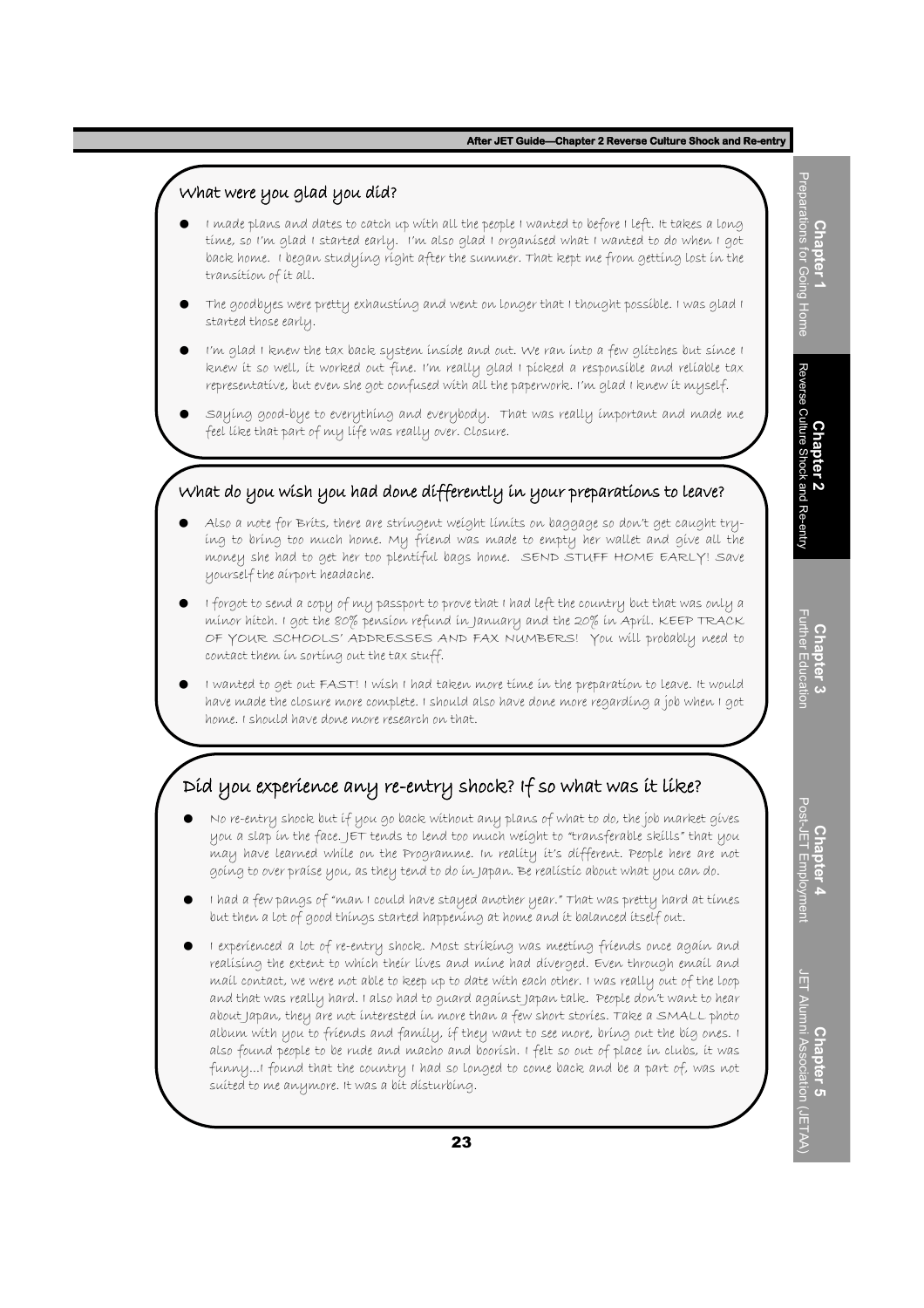